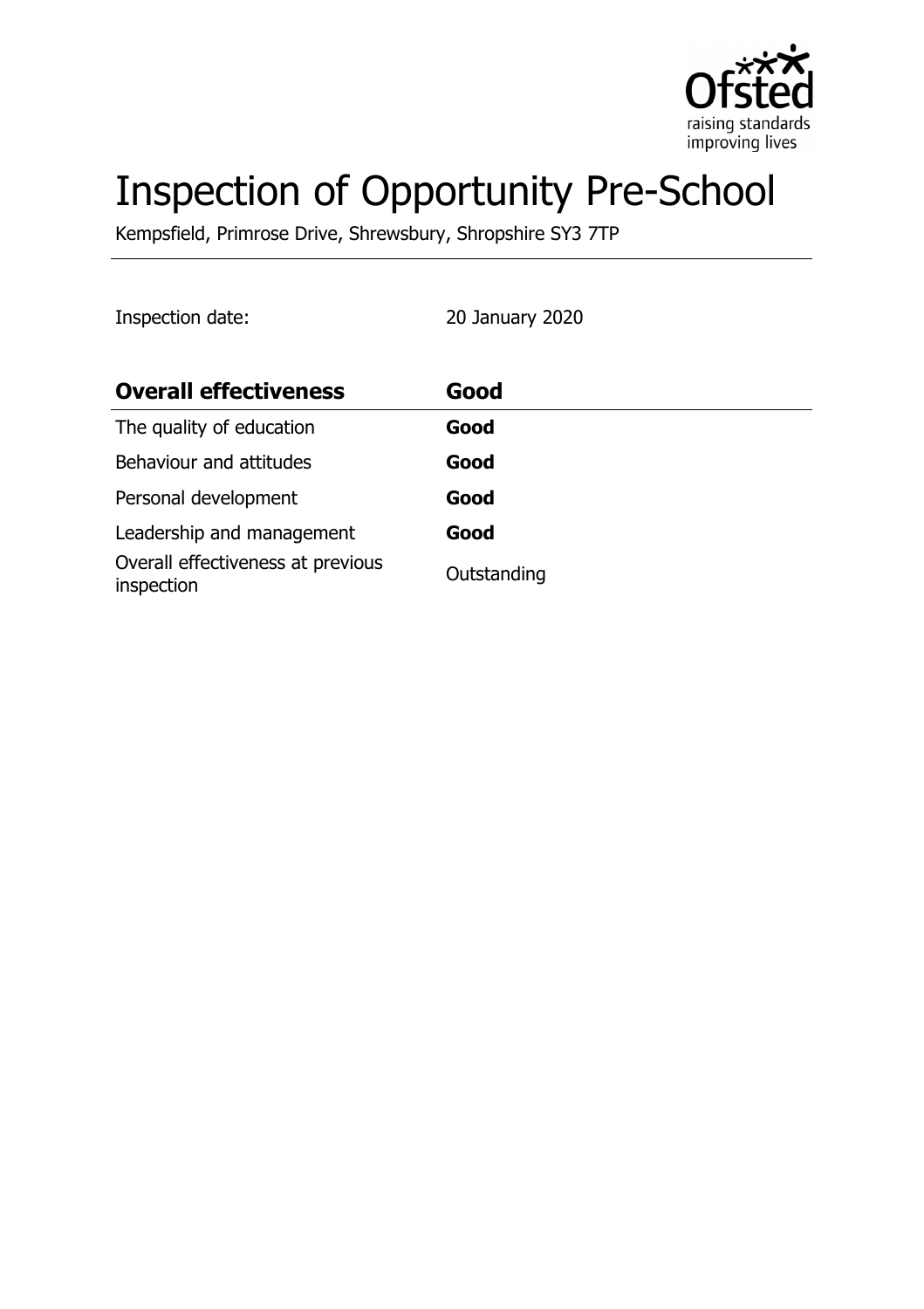

# **What is it like to attend this early years setting?**

### **The provision is good**

Children show they are comfortable within the setting. They seek emotional support from staff members when required. Children explore making marks in the sand tray and copy letters and numerals. Staff praise children for their kindness, and children are well behaved. Staff provide children with clear instructions and give gentle reminders for any unwanted behaviours. Soft music plays to signal to the children that there is a change of activity. Children follow staff's instructions to tidy up and gather on the carpet. During song time, children have fun as they join in with the songs and follow along with sign language. With the assistance of staff, children participate in a wide range of activities. They talk with friends as they pretend to purchase food from the 'shop'. They count the items they have in their bags with the support of staff. Children are encouraged to learn through what interests them. They have frequent opportunities throughout the day to play outdoors and extend their physical skills. At snack time, children take turns to pass the plate to the child next to them. Children develop their knowledge and understanding of different shapes as they play with the blocks to build different buildings.

## **What does the early years setting do well and what does it need to do better?**

- $\blacksquare$  Staff support children's communication and language well as they continually add to children's vocabulary. In a small group, children discuss their love of minibeasts with a staff member and clearly describe some of their main features. The staff member guides them to the nearby books to look up further facts. Staff speak to children about the benefits of reading.
- $\blacksquare$  The manager and staff create good partnerships with parents. Parents are pleased with the care and learning their children receive. The effective keyperson system ensures that staff provide children with emotional comfort during the day. Parents say that the pre-school's ethos of creating an extended family is successfully achieved and note how the pre-school is a big part of the community.
- The manager is reflective and continually looks at ways to enhance the preschool and the activities that are provided. For example, new planters give children the experience of growing their own flowers. The manager develops action plans built from the conversations she has with parents, staff and children. The parent-run committee uses its collective knowledge to aid the manager and the team.
- $\blacksquare$  Staff say that they are well supported by the manager. The manager seeks to provide children with a higher quality of teaching by providing staff with access to further training. The pre-school committee assists staff by offering an educational grant to cover additional costs while studying.
- $\blacksquare$  The pre-school's special educational needs coordinator works closely with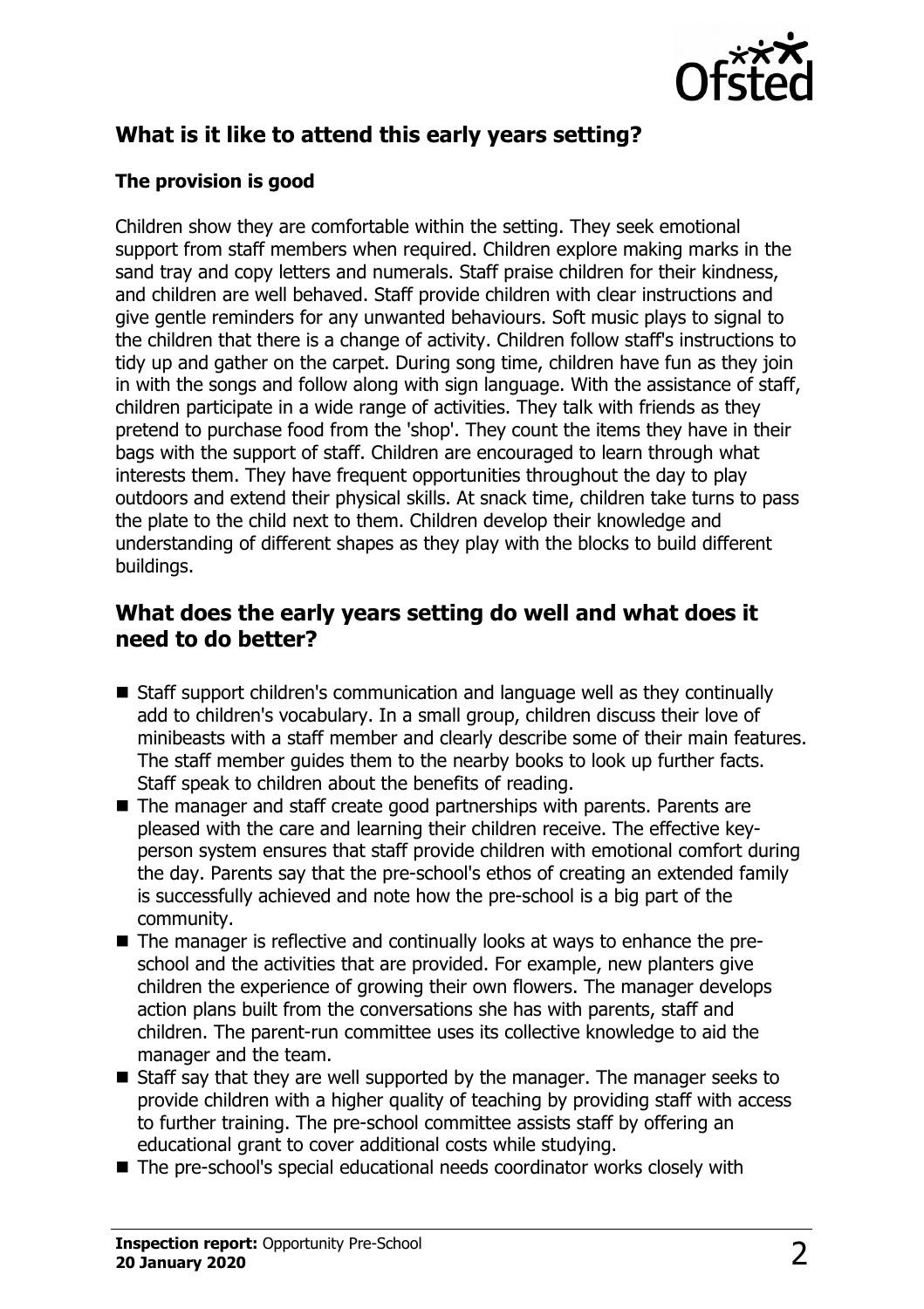

parents and other agencies to put appropriate interventions in place to support those children who need them. The environment is accessible for all children. Outside, there is access to a relaxing garden for children who want quiet time, where they can sit calmly on the tree bench.

- $\blacksquare$  All children make good progress from their starting points. This includes children in receipt of funded early education, those who speak English as an additional language and children with special educational needs and/or disabilities. The management team is consistent in supporting the health needs of children who attend by ensuring that any risk is managed effectively.
- $\blacksquare$  The manager shares her passion for providing children with further knowledge. For instance, different artists visit the pre-school, and children try out techniques such as mosaic art and felting. Staff enrich children's experiences and build on their confidence skills. However, on occasions, staff do not have a consistent approach in supporting children's independence skills as they carry out personal hygiene practices for them.
- $\blacksquare$  The manager and staff work together to plan activities and take the interests of all children into account. Staff provide activities based on children's next steps, ensuring they cover all areas of the curriculum. They record children's learning and share progress with parents regularly. Sometimes, staff do not differentiate activities as effectively as they could, to provide the most able children with more challenging opportunities which would extend their learning even further.

## **Safeguarding**

The arrangements for safeguarding are effective.

Staff demonstrate a good understanding of the signs and symptoms that may indicate a child is at risk of harm. They know how to seek help to protect children. The management team knows how to report concerns, including contact with relevant agencies as appropriate. The team follows effective recruitment and vetting procedures to ensure that committee members and staff working with children are suitable to do so. Staff and the management team keep accurate records and documentation. All staff attend regular safeguarding training to ensure everyone is aware of their responsibilities to keep children safe and secure.

## **What does the setting need to do to improve?**

#### **To further improve the quality of the early years provision, the provider should:**

- $\blacksquare$  enhance opportunities for children to develop their independence skills during daily routines
- $\blacksquare$  make the most of all opportunities to extend and challenge the most able children's learning to the highest level.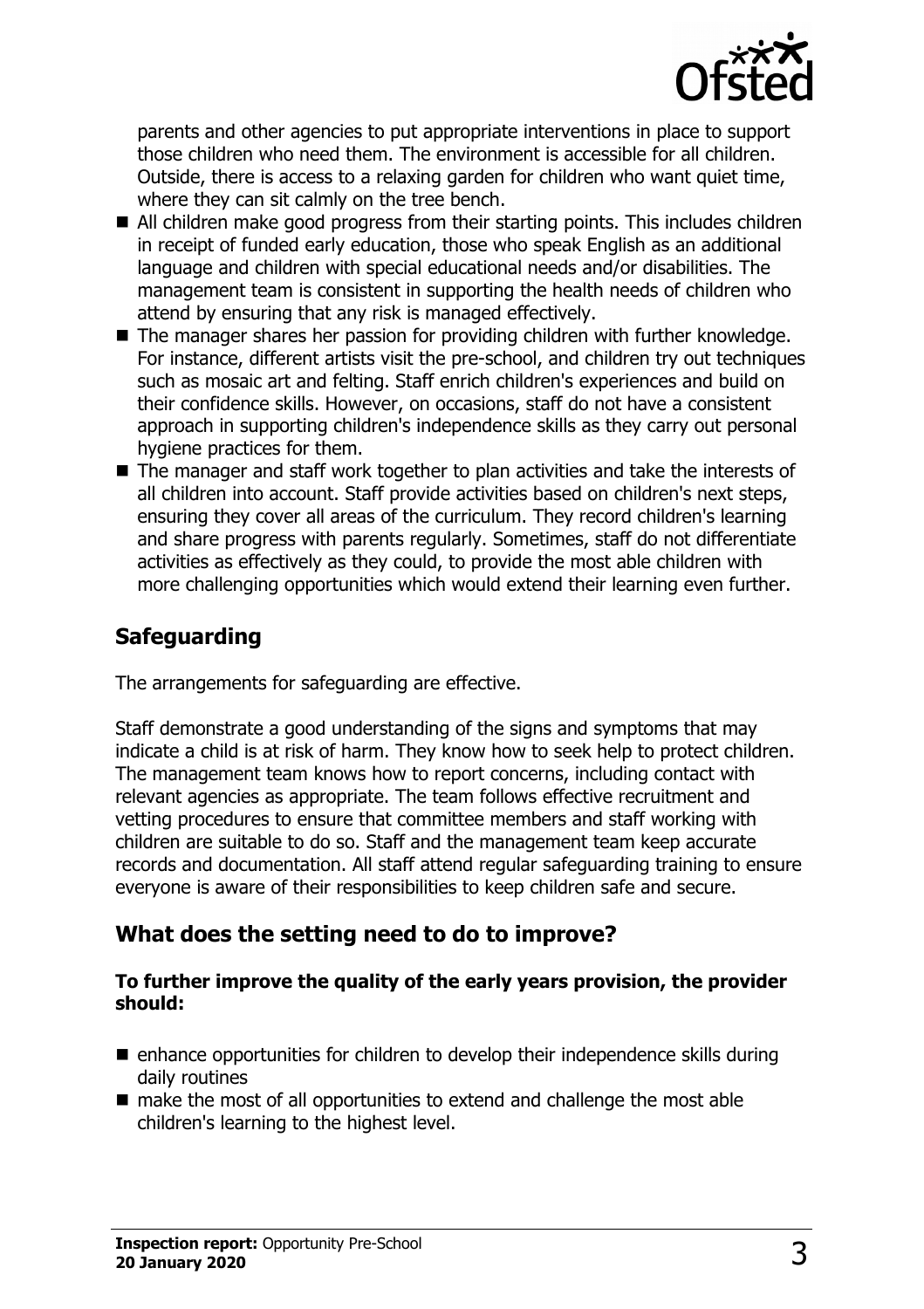

| 259068                                        |
|-----------------------------------------------|
| Shropshire                                    |
| 10116462                                      |
| Childcare on non-domestic premises            |
| Early Years Register                          |
| Full day care                                 |
| $2$ to 5                                      |
| 20                                            |
| 29                                            |
| <b>Shrewsbury Opportunity Group Committee</b> |
| RP907297                                      |
| 01743 247600                                  |
| 21 March 2016                                 |
|                                               |

## **Information about this early years setting**

Opportunity Pre-School registered in 1989. The pre-school employs seven members of childcare staff, all of whom hold appropriate early years qualifications at level 3 or above. The pre-school manager has early years professional status. The preschool opens from Monday to Friday, during term time only. Sessions are from 9am until 3pm. The pre-school provides funded early education for two-, three- and four-year-old children.

## **Information about this inspection**

#### **Inspector**

Laura Green

#### **Inspection activities**

- $\blacksquare$  The inspector had a tour of the pre-school and held discussions with the manager about how they promote children's learning.
- $\blacksquare$  The manager and the inspector carried out a joint observation of a planned activity.
- $\blacksquare$  Discussions were held with the manager, staff and parents, and the inspector interacted with children at appropriate times during the inspection.
- The inspector looked at a sample of the setting's documents.
- $\blacksquare$  The inspector observed the quality of teaching during activities inside and outside. She assessed the impact this has on children's learning.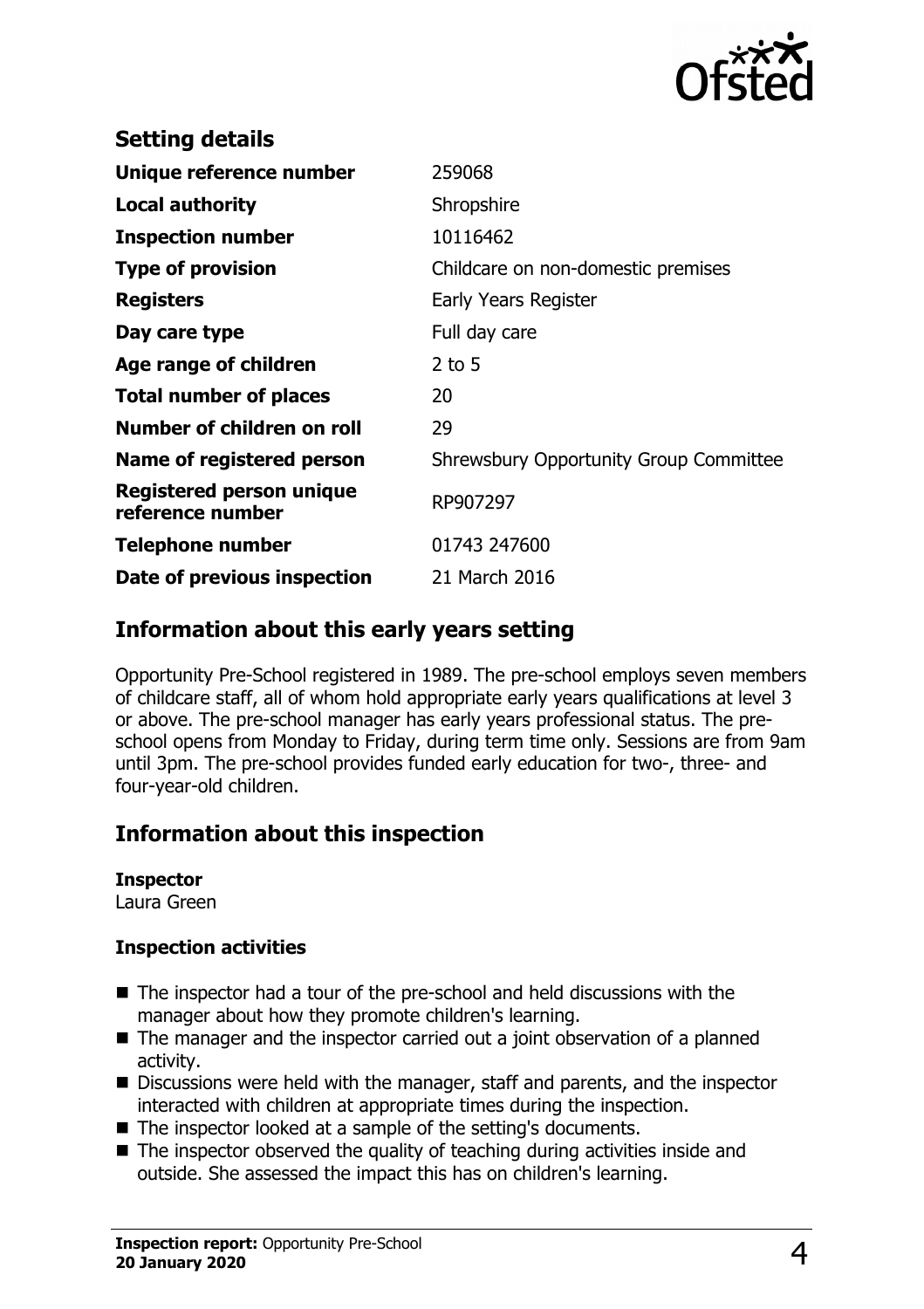

We carried out this inspection under sections 49 and 50 of the Childcare Act 2006 on the quality and standards of provision that is registered on the Early Years Register. The registered person must ensure that this provision complies with the statutory framework for children's learning, development and care, known as the early years foundation stage.

If you are not happy with the inspection or the report, you can [complain to Ofsted.](http://www.gov.uk/complain-ofsted-report)